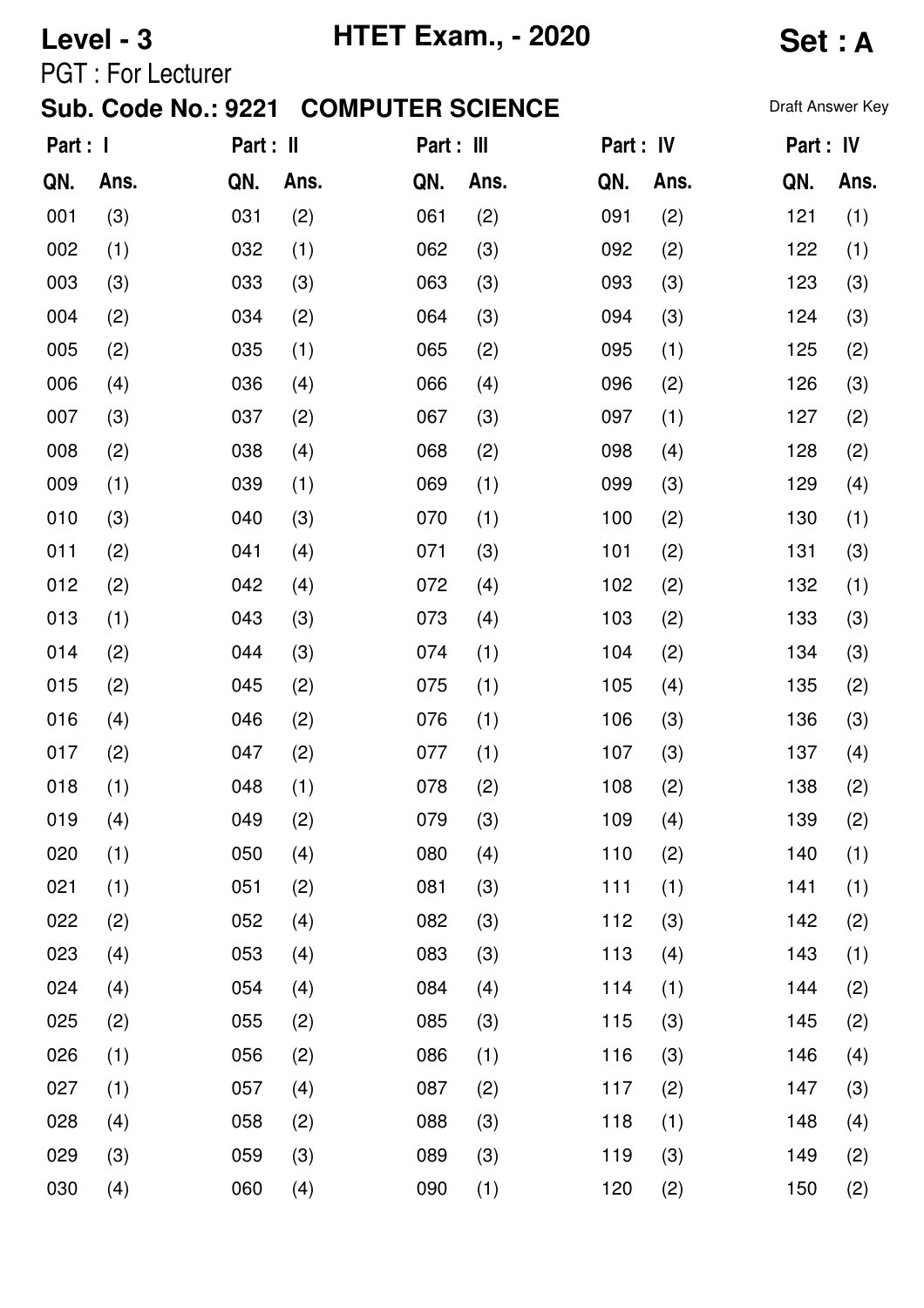| <b>HTET Exam., - 2020</b><br>Level - 3 |                          |                            |           |                         |            |     | <b>Set:B</b> |           |                  |
|----------------------------------------|--------------------------|----------------------------|-----------|-------------------------|------------|-----|--------------|-----------|------------------|
|                                        | <b>PGT: For Lecturer</b> | <b>Sub. Code No.: 9221</b> |           | <b>COMPUTER SCIENCE</b> |            |     |              |           | Draft Answer Key |
| Part : I                               |                          |                            | Part : II |                         | Part : III |     | Part : IV    | Part : IV |                  |
| QN.                                    | Ans.                     | QN.                        | Ans.      | QN.                     | Ans.       | QN. | Ans.         | QN.       | Ans.             |
| 001                                    | (4)                      | 031                        | (3)       | 061                     | (4)        | 091 | (2)          | 121       | (2)              |
| 002                                    | (2)                      | 032                        | (2)       | 062                     | (2)        | 092 | (3)          | 122       | (3)              |
| 003                                    | (4)                      | 033                        | (4)       | 063                     | (1)        | 093 | (3)          | 123       | (4)              |
| 004                                    | (1)                      | 034                        | (4)       | 064                     | (3)        | 094 | (1)          | 124       | (3)              |
| 005                                    | (4)                      | 035                        | (3)       | 065                     | (1)        | 095 | (2)          | 125       | (3)              |
| 006                                    | (1)                      | 036                        | (4)       | 066                     | (2)        | 096 | (2)          | 126       | (1)              |
| 007                                    | (1)                      | 037                        | (2)       | 067                     | (1)        | 097 | (3)          | 127       | (3)              |
| 008                                    | (2)                      | 038                        | (1)       | 068                     | (2)        | 098 | (3)          | 128       | (4)              |
| 009                                    | (4)                      | 039                        | (4)       | 069                     | (1)        | 099 | (3)          | 129       | (3)              |
| 010                                    | (4)                      | 040                        | (3)       | 070                     | (3)        | 100 | (2)          | 130       | (4)              |
| 011                                    | (4)                      | 041                        | (2)       | 071                     | (4)        | 101 | (4)          | 131       | (2)              |
| 012                                    | (1)                      | 042                        | (1)       | 072                     | (3)        | 102 | (1)          | 132       | (2)              |
| 013                                    | (3)                      | 043                        | (3)       | 073                     | (3)        | 103 | (1)          | 133       | (2)              |
| 014                                    | (1)                      | 044                        | (1)       | 074                     | (3)        | 104 | (1)          | 134       | (1)              |
| 015                                    | (4)                      | 045                        | (2)       | 075                     | (1)        | 105 | (3)          | 135       | (2)              |
| 016                                    | (2)                      | 046                        | (4)       | 076                     | (1)        | 106 | (3)          | 136       | (2)              |
| 017                                    | (3)                      | 047                        | (4)       | 077                     | (4)        | 107 | (2)          | 137       | (1)              |
| 018                                    | (3)                      | 048                        | (2)       | 078                     | (3)        | 108 | (2)          | 138       | (4)              |
| 019                                    | (3)                      | 049                        | (4)       | 079                     | (2)        | 109 | (4)          | 139       | (2)              |
| 020                                    | (2)                      | 050                        | (3)       | 080                     | (4)        | 110 | (2)          | 140       | (2)              |
| 021                                    | (2)                      | 051                        | (2)       | 081                     | (2)        | 111 | (1)          | 141       | (2)              |
| 022                                    | (3)                      | 052                        | (2)       | 082                     | (1)        | 112 | (1)          | 142       | (4)              |
| 023                                    | (1)                      | 053                        | (2)       | 083                     | (3)        | 113 | (2)          | 143       | (3)              |
| 024                                    | (2)                      | 054                        | (1)       | 084                     | (1)        | 114 | (4)          | 144       | (3)              |
| 025                                    | (1)                      | 055                        | (2)       | 085                     | (4)        | 115 | (1)          | 145       | (1)              |
| 026                                    | (2)                      | 056                        | (4)       | 086                     | (3)        | 116 | (2)          | 146       | (2)              |
| 027                                    | (2)                      | 057                        | (2)       | 087                     | (3)        | 117 | (3)          | 147       | (3)              |
| 028                                    | (2)                      | 058                        | (4)       | 088                     | (3)        | 118 | (2)          | 148       | (1)              |
| 029                                    | (2)                      | 059                        | (2)       | 089                     | (3)        | 119 | (2)          | 149       | (3)              |
| 030                                    | (1)                      | 060                        | (4)       | 090                     | (3)        | 120 | (2)          | 150       | (2)              |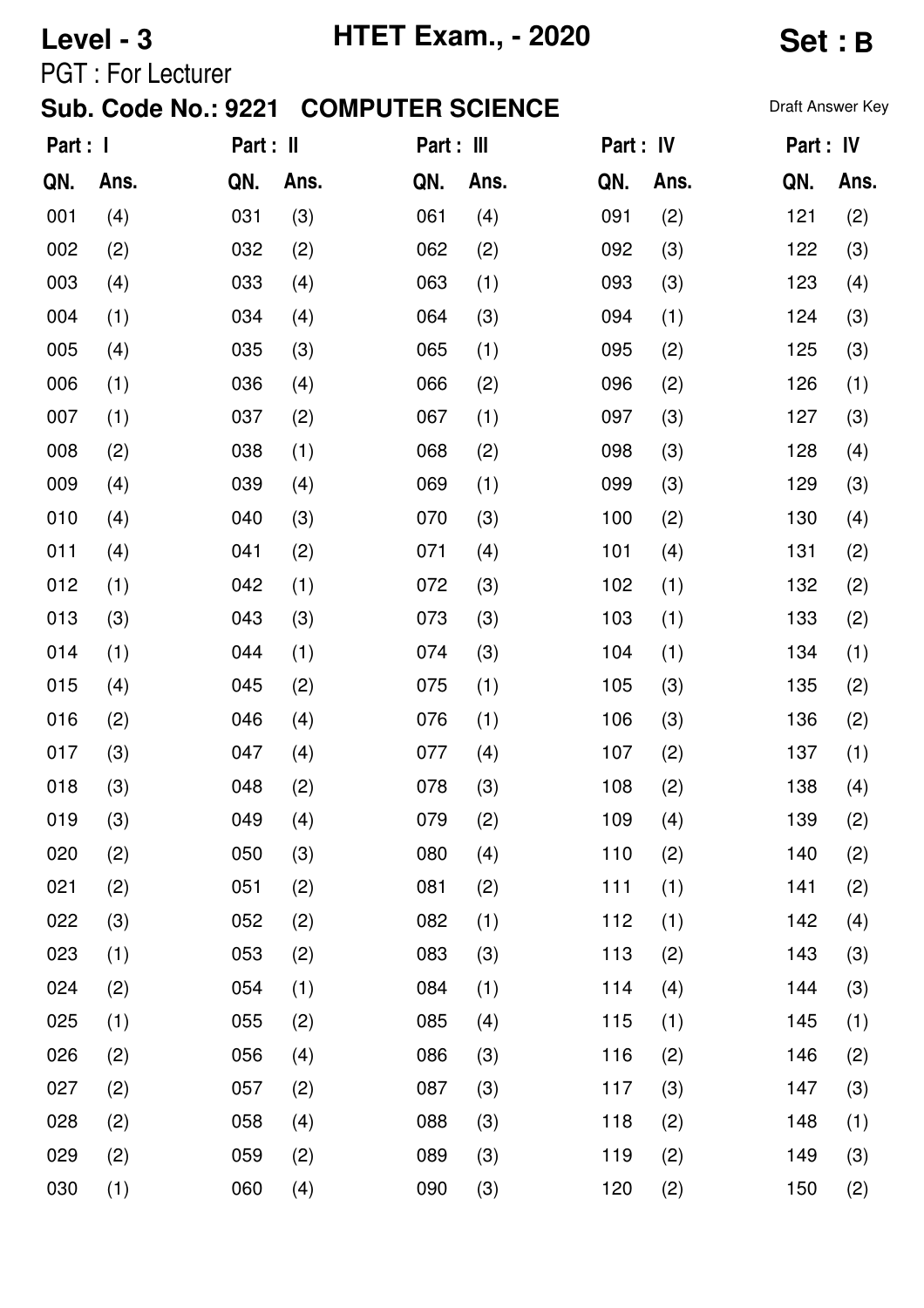| <b>HTET Exam., - 2020</b><br>Level - 3              |                          |     |      |                         |      |           |      | <b>Set:C</b> |                  |  |
|-----------------------------------------------------|--------------------------|-----|------|-------------------------|------|-----------|------|--------------|------------------|--|
|                                                     | <b>PGT: For Lecturer</b> |     |      | <b>COMPUTER SCIENCE</b> |      |           |      |              | Draft Answer Key |  |
| <b>Sub. Code No.: 9221</b><br>Part : I<br>Part : II |                          |     |      | Part : III              |      | Part : IV |      | Part : IV    |                  |  |
| QN.                                                 | Ans.                     | QN. | Ans. | QN.                     | Ans. | QN.       | Ans. | QN.          | Ans.             |  |
| 001                                                 | (1)                      | 031 | (4)  | 061                     | (3)  | 091       | (2)  | 121          | (2)              |  |
| 002                                                 | (4)                      | 032 | (4)  | 062                     | (3)  | 092       | (2)  | 122          | (1)              |  |
| 003                                                 | (2)                      | 033 | (2)  | 063                     | (1)  | 093       | (2)  | 123          | (4)              |  |
| 004                                                 | (3)                      | 034 | (3)  | 064                     | (3)  | 094       | (3)  | 124          | (3)              |  |
| 005                                                 | (1)                      | 035 | (1)  | 065                     | (2)  | 095       | (3)  | 125          | (2)              |  |
| 006                                                 | (3)                      | 036 | (2)  | 066                     | (2)  | 096       | (2)  | 126          | (2)              |  |
| 007                                                 | (1)                      | 037 | (1)  | 067                     | (4)  | 097       | (3)  | 127          | (4)              |  |
| 008                                                 | (2)                      | 038 | (1)  | 068                     | (1)  | 098       | (2)  | 128          | (4)              |  |
| 009                                                 | (2)                      | 039 | (3)  | 069                     | (1)  | 099       | (1)  | 129          | (2)              |  |
| 010                                                 | (1)                      | 040 | (2)  | 070                     | (3)  | 100       | (4)  | 130          | (2)              |  |
| 011                                                 | (3)                      | 041 | (4)  | 071                     | (1)  | 101       | (2)  | 131          | (4)              |  |
| 012                                                 | (4)                      | 042 | (3)  | 072                     | (3)  | 102       | (3)  | 132          | (1)              |  |
| 013                                                 | (3)                      | 043 | (4)  | 073                     | (1)  | 103       | (1)  | 133          | (2)              |  |
| 014                                                 | (4)                      | 044 | (2)  | 074                     | (4)  | 104       | (4)  | 134          | (3)              |  |
| 015                                                 | (2)                      | 045 | (3)  | 075                     | (2)  | 105       | (2)  | 135          | (2)              |  |
| 016                                                 | (4)                      | 046 | (4)  | 076                     | (4)  | 106       | (2)  | 136          | (4)              |  |
| 017                                                 | (2)                      | 047 | (2)  | 077                     | (4)  | 107       | (1)  | 137          | (3)              |  |
| 018                                                 | (4)                      | 048 | (1)  | 078                     | (1)  | 108       | (2)  | 138          | (3)              |  |
| 019                                                 | (2)                      | 049 | (2)  | 079                     | (3)  | 109       | (3)  | 139          | (2)              |  |
| 020                                                 | (1)                      | 050 | (2)  | 080                     | (2)  | 110       | (2)  | 140          | (1)              |  |
| 021                                                 | (1)                      | 051 | (4)  | 081                     | (3)  | 111       | (1)  | 141          | (2)              |  |
| 022                                                 | (4)                      | 052 | (2)  | 082                     | (3)  | 112       | (4)  | 142          | (3)              |  |
| 023                                                 | (2)                      | 053 | (2)  | 083                     | (1)  | 113       | (1)  | 143          | (2)              |  |
| 024                                                 | (2)                      | 054 | (2)  | 084                     | (3)  | 114       | (3)  | 144          | (3)              |  |
| 025                                                 | (3)                      | 055 | (4)  | 085                     | (3)  | 115       | (2)  | 145          | (3)              |  |
| 026                                                 | (4)                      | 056 | (4)  | 086                     | (4)  | 116       | (2)  | 146          | (3)              |  |
| 027                                                 | (2)                      | 057 | (4)  | 087                     | (1)  | 117       | (3)  | 147          | (1)              |  |
| 028                                                 | (1)                      | 058 | (2)  | 088                     | (3)  | 118       | (3)  | 148          | (1)              |  |
| 029                                                 | (1)                      | 059 | (4)  | 089                     | (2)  | 119       | (1)  | 149          | (2)              |  |
| 030                                                 | (2)                      | 060 | (3)  | 090                     | (3)  | 120       | (1)  | 150          | (3)              |  |